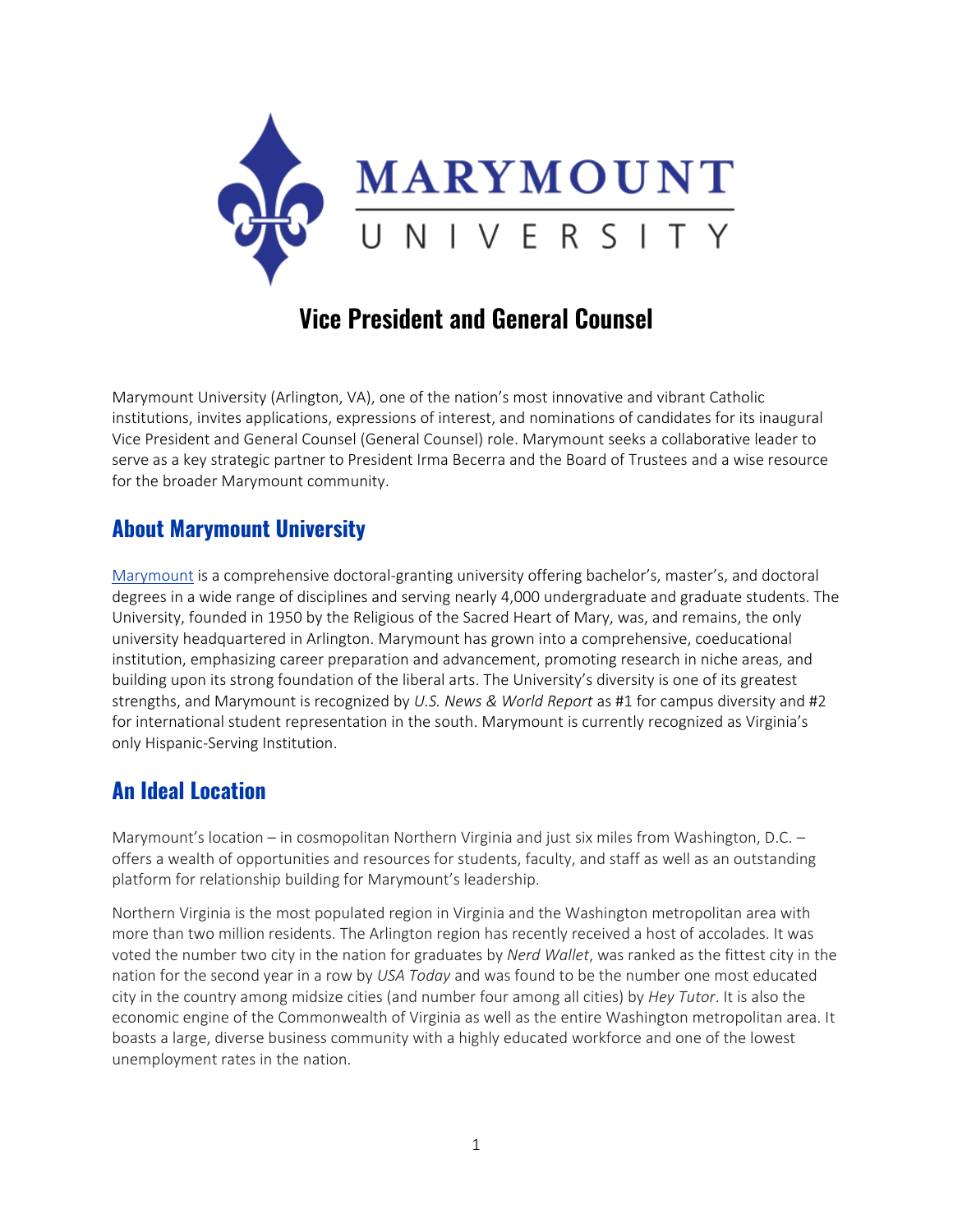Nearby Fairfax County is the second largest suburban office market in the United States and the largest in the Washington, D.C. area. It is also the most significant office market in Virginia. The area is home to some of the nation's leading health care organizations, such as the Inova Health System, Children's National Medical Center, Virginia Hospital Center, and is near the National Library of Medicine and the National Institutes of Health.

Northern Virginia is known for its entrepreneurial spirit and technology-based companies. Currently, nearly 70 percent of all Internet traffic flows through Northern Virginia. Amazon recently established new headquarters in Arlington, further bolstering the area's profile as a crucial hub for technology development.

The region also lays claim to world-class public school systems, as well as some of the finest private schools in the country. Higher education plays a critical role in developing a highly skilled and competitive workforce. In addition to Marymount, Northern Virginia is home to several institutions of higher learning, including George Mason University, Virginia Tech – National Capital Region, and Northern Virginia Community College.

### **Academic Life**

Marymount offers academically talented students a demanding education with small classes and an engaged faculty. Marymount provides an array of rigorous undergraduate and graduate programs. A strong liberal learning core forms the foundation for the wealth of degree programs offered through Marymount's three colleges which include the College of Business, Innovation, Technology and Leadership; the College of Health and Education; and the College of Sciences and Humanities.

The curriculum is enriched by a First-Year Experience, an Honors Program, The Liberal Arts Core curriculum, the DISCOVER research program, and extensive opportunities for internships and study abroad. The most popular undergraduate majors at Marymount include: Nursing, Business Administration, Information Technology, Criminal Justice, and Health Sciences. Programs in Art and Design are also a strength and magnets for new students.

Marymount offers more than 20 master's and doctoral programs plus numerous dual master's degree programs in a wide variety of highly sought-after disciplines and has earned accreditation or approval from prestigious organizations. Graduate students are an active part of the University community comprising about one third of Marymount's student population. Graduate programs prepare students for entry into, or advancement within, a diverse array of highly desirable disciplines. Small class size, individual attention, career mentorship, exceptional graduate internship opportunities, nationally accredited and well-respected programs, and highly qualified faculty are all characteristic of a Marymount graduate learning experience. Each program has developed a curriculum delivery format to best meet the needs of its students: utilizing full-time or part-time day or evening programs, plus various combinations of online and on-campus formats.

Marymount has 152 full-time faculty, 79 percent of whom hold the highest degree in their fields of study. A full-time staff of 252 members and part-time staff of 225 constitute the University's dedicated nonfaculty and adjunct workforce. Staff members are partners in the academic enterprise at Marymount and embrace their roles as co-educators. The student-faculty ratio at Marymount University is 14:1, and the average undergraduate class size is 16 students. The average freshman-to-sophomore retention rate, an indicator of student satisfaction, is 78 percent.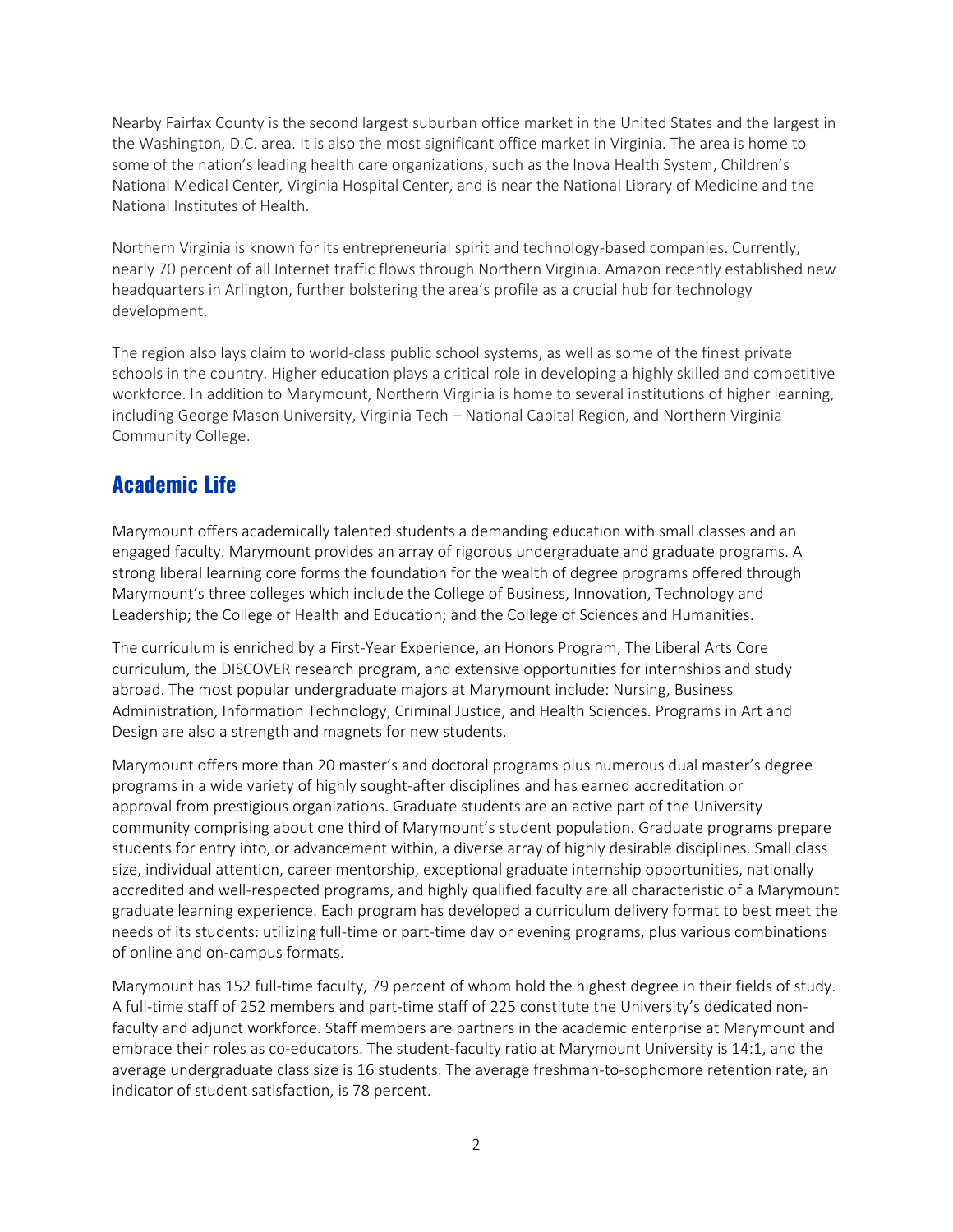Marymount blends theory with hands-on learning. To help prepare students for a career, all undergraduates complete an internship, clinical experience, student-teaching placement, or research project. Certain graduate programs also require experiential learning components. Internships and experiential learning strengthen knowledge, test career interests, and provide valuable professional connections that can lead to employment opportunities. The Washington, D.C., region offers unparalleled internship options, from Capitol Hill and the Smithsonian to the National Institutes for Health, and international corporations.

Marymount offers a broad array of study abroad programs in Argentina, Australia, Austria, Belgium, Brazil, Chile, China, Costa Rica, Cuba, Czech Republic, Denmark, El Salvador, Estonia, France, Germany, Ghana, India, Ireland, Israel, Italy, Japan, Jordan, Kenya, Mexico, Morocco, Netherlands, New Zealand, Nicaragua, Panama, Peru, Slovenia, South Africa, Spain, Thailand, Turkey, Uganda, United Arab Emirates, and the United Kingdom. Periodically, condensed, highly focused programs are offered for undergraduate and graduate students. Students also have the opportunity to intern abroad.

Marymount is a member of the Consortium of Universities of the Washington Metropolitan Area, which allows students to take courses at any of the other 18-member institutions and to borrow books from their libraries. Member institutions include Georgetown University, The George Washington University, and The Catholic University of America.

### **Student Life**

Outside the classroom, students are involved in more than 30 clubs and organizations, including the Marymount University Student Government Association; honor societies; career-oriented groups; and social, service, and special interest clubs. The student life experience maintains a focus on the development of the mind, body, and spirit of all students by creating intentional, inclusive, and enlivened learning environments and programs designed to prepare students to be active and engaged leaders in their professional and civic endeavors. Marymount strives to develop students who value service and the promotion of justice; take personal responsibility for their actions and challenge each other to create a safe, healthy, and supportive intercultural community; strengthen connections with one another, the University, and local and global communities; promote the values of the RSHM and the overall Catholic identity of the University; and advance the University's recruitment and retention efforts.

### **Athletics**

Marymount has a nationally-ranked athletics program and is a NCAA Division III school. Marymount recently moved to the Atlantic East Conference. The University fields 20 intercollegiate varsity teams in men's and women's basketball, cross-country, lacrosse, soccer, swimming, volleyball, golf, tennis, softball and baseball. The program has garnered 18 conference championships and 20 NCAA tournament appearances. A wide variety of intramural sports are also available at Marymount.

### **Finances and Philanthropy**

Emerging from the global pandemic, Marymount will deploy an operating budget of nearly \$130 million to fund its growing academic, athletic, and student programming for the 2022-2023 fiscal year. This represents an increase of nearly 10 percent over the prior year's funding, fueled largely by continuing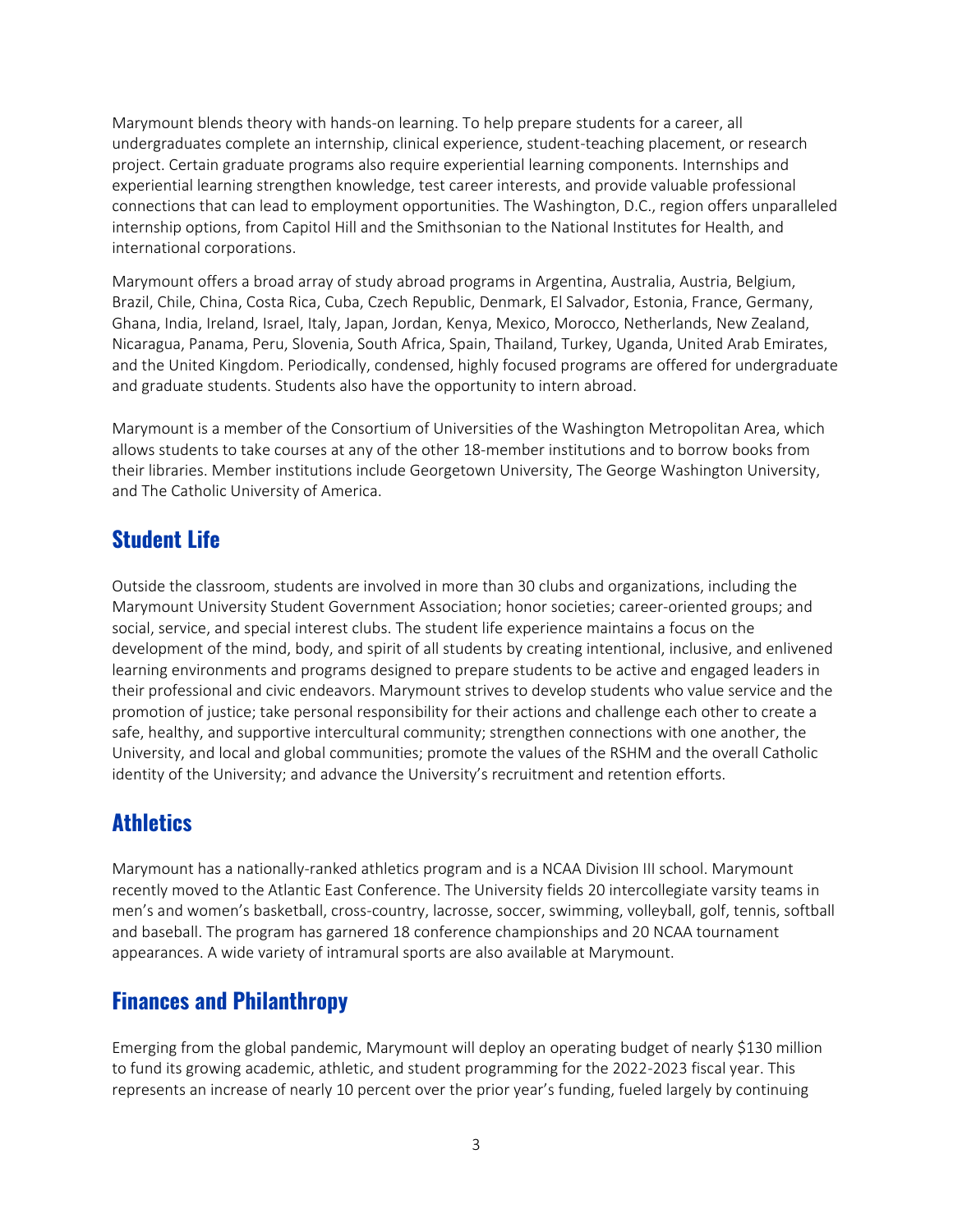growth in its highly competitive graduate programs. The University is projected to enjoy an overall positive margin at the close of the current fiscal year and anticipates continued strong financial performance over the next three-year plan. The University recently created its second subsidiary corporation, Marymount Management Company, LLC, to provide a flexible financial vehicle that will insource custodial, food services, property management, leasing and franchise services for the University and other nonprofit organizations. In time, this new corporation is anticipated to contribute significantly to the University's overall finances.

With a stable endowment of \$58 million, approximately \$4.2 millions of operations will be funded in the 2022-2023 fiscal year from endowment distributions and the generous giving of its loyal alumni and longtime friends. These funds are essential in growing financial aid awards, used by the majority of students to meet the \$59,400 cost of attendance.

### **Accreditation**

Marymount is accredited by the Southern Association of Colleges and Schools Commission on Colleges (SACSCOC) to award doctoral, master's, and bachelor's degrees and was reaccredited in Spring 2018. In addition, many programs have specialized accreditations and approvals. For example, the Bachelor of Business Administration, Master of Business Administration, and the Master of Science in Leadership and Management programs are accredited by the [Accreditation Council for Business Schools & Programs](http://www.acbsp.org/) (ACBSP). The School of Business and Technology is now in the process of seeking accreditation from the Association to Advance Collegiate Schools of Business (AACSB). The Master of Science in Health Care Management program is accredited by the [Commission on Accreditation of Healthcare Management](https://www.cahme.org/)  [Education.](https://www.cahme.org/) The interior design programs are accredited by the [Council of Interior Design Accreditation.](https://accredit-id.org/) The School of Education's undergraduate and graduate licensure programs are accredited by the [Council](https://caepnet.org/)  [for the Accreditation of Educator Preparation](https://caepnet.org/) (CAEP).

### **University Leadership**

#### **President**

Dr. Irma Becerra took office as the seventh president of Marymount in July 2018 and was inaugurated in May 2019. Most recently the provost and chief academic officer at St. Thomas University, Dr. Becerra is known for expanding educational access for students and keenly targeting programming to meet societal needs and changing demographics. Her academic career, both as student and professional, has blended mathematics, engineering, and systems thinking and processes in her studies, teaching, and administrative leadership. Prior to St. Thomas, she served at Florida International University (FIU) for almost three decades, including as a tenured professor in Management Information Systems and later as Entrepreneurship Center director, vice-provost, and vice president.

A Cuban-born American, Dr. Becerra immigrated to the United States with her parents when she was an infant, living in Puerto Rico through high school. Those formative experiences ignited her mind, imbuing her with a passion for knowledge along with a deep-seated belief that "no one can take away your education." She earned both bachelor's and master's degrees in electrical engineering from the University of Miami and went on to become the first woman to earn a Ph.D. in electrical engineering from FIU.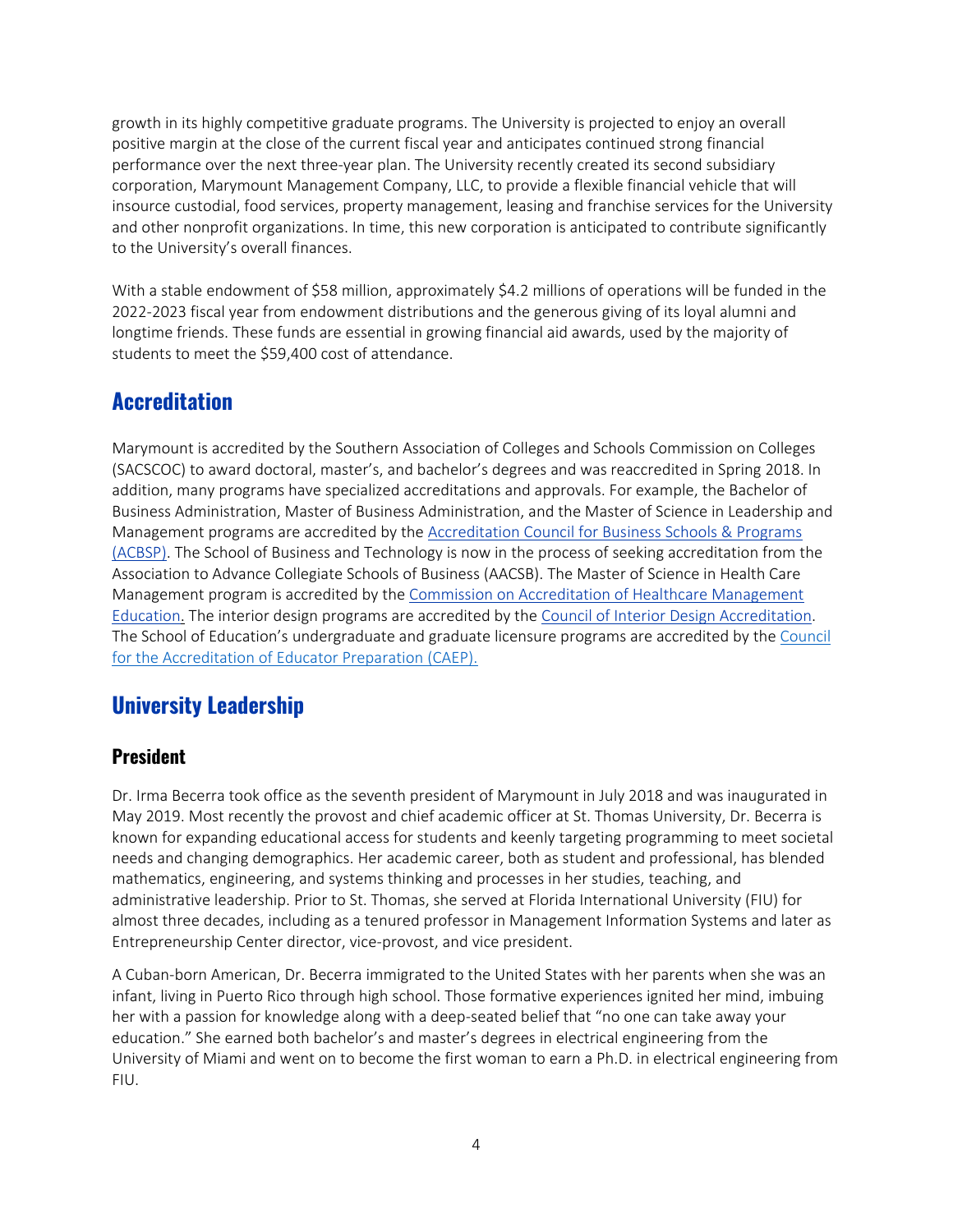Marymount has cultivated a strong senior administrative team with a notable spirit of commitment and collaboration. The Vice President and General Counsel will join the President's senior administrative team which includes:

- Provost and Senior Vice President for Academic Affairs
- Vice President for Finance and Operations and Treasurer
- Vice President for Enrollment Management and Student Affairs
- Vice President for University Advancement
- Special Assistant to the President
- Director of Athletics

#### **Board of Trustees**

Marymount's Board of Trustees is comprised of 32 members who are highly educated, many with terminal degrees, and represent a wide variety of professions. The Board meets four times a year. It provides fiduciary leadership of the University and conducts trustee business through various committees. For more information on the Board, please see visit: [Marymount Board of Trustees.](https://marymount.edu/about-mu/about-becerra/board-of-trustees/)

### **Strategic Plan**

A central focus of Dr. Becerra's inauguration was the unveiling of the University's newly approved fiveyear strategic plan[, Momentum: The Marymount University Strategic Plan 2019-2024.](https://marymount.edu/Faculty-and-Staff/Office-of-Planning-Institutional-Effectiveness/Strategic-Planning/) *Momentum* is guided by the vision for the University to be nationally recognized for innovation and commitment to student success, alumni achievement, and faculty and staff excellence. The plan sets an ambitious direction for Marymount with foci on enrollment growth, retention and persistence, external engagement, faculty research, philanthropy, and new revenue generation.

### **The Role of Vice President and General Counsel**

Reporting to the President, the General Counsel will provide legal counsel and advice to the President, the Board of Trustees, and University administration. The General Counsel will proactively offer a highly strategic and collaborative approach to the legal issues associated with a university faced with economic, demographic, and competitive challenges and opportunities. The General Counsel will be innovative and entrepreneurial in developing solutions that are balanced with prudent legal advice and effective risk management. The General Counsel will be responsive to internal and external stakeholder needs in a complex private university and will embrace a hands-on approach to support and guide the institution across all areas of the University, bringing best practices to administration, faculty, staff, and students.

### **Desired Qualities and Qualifications**

The successful candidate will be a graduate of an ABA-accredited school of law in possession of a J.D., a member in good standing of a state bar, and eligible to practice law in the Commonwealth of Virginia. A significant record of progressively responsible legal experience is required, as well as knowledge of professional practice rules and procedures for higher education, federal and state courts, and applicable administrative and regulatory agencies.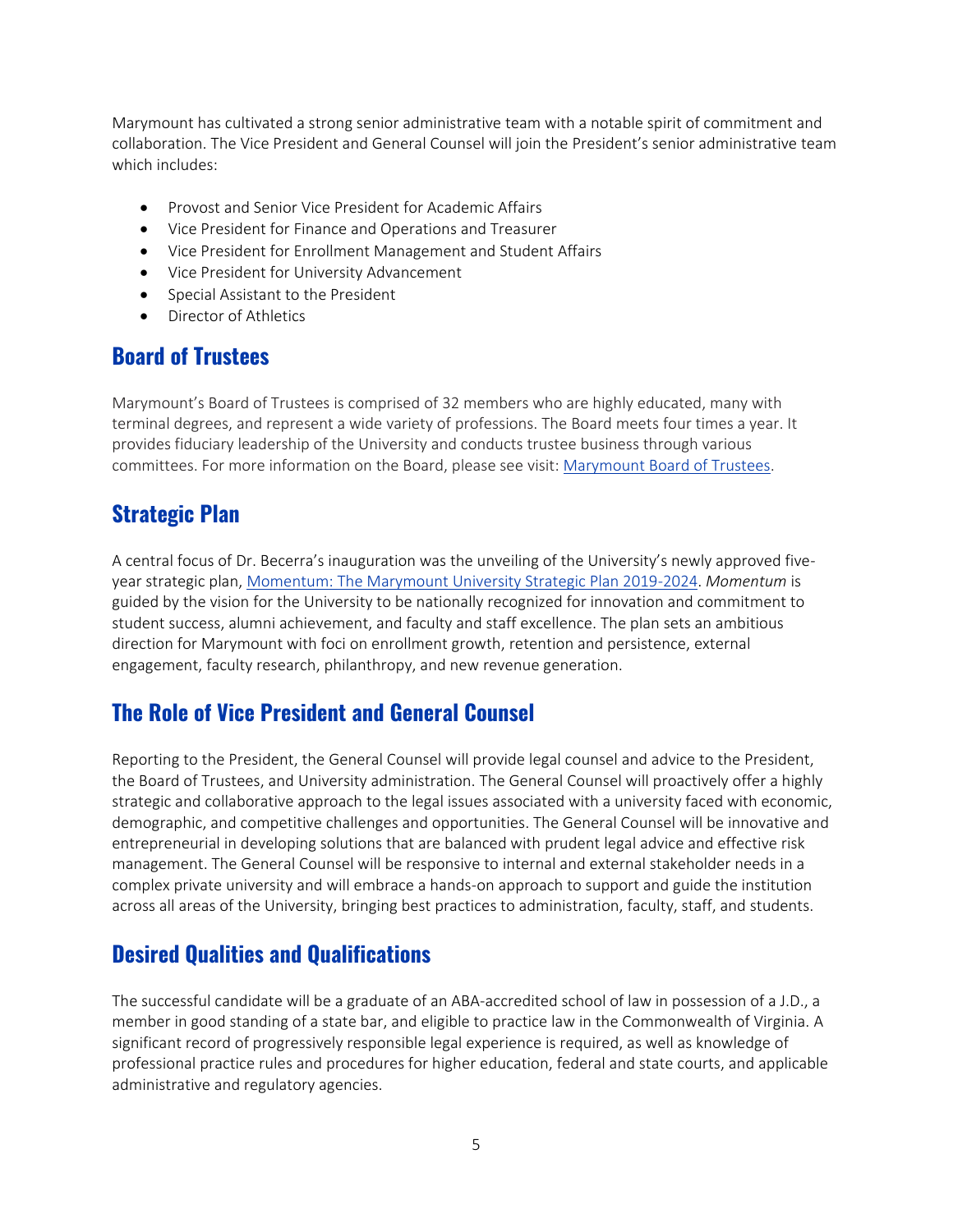The General Counsel will have experience with higher education and bring broad and deep knowledge of the range of legal issues related to higher education policies, procedures, and law including, but not limited to, labor and employment law, risk management, non-discrimination and affirmative action, compliance (ADA, VAWA, FERPA, Title IX, Cleary, and collegiate athletics), contract administration, privacy and information security, litigation and investigations, intellectual property, environmental health and safety, construction and real estate, new ventures, faculty appointment and tenure, research, athletics, student affairs, and academic affairs. This knowledge should be coupled with the ability to clearly communicate legal advice and options. The General Counsel will bring a demonstrated professional history of maintaining objectivity while driving appropriate outcomes, managing multiple stakeholder agendas, and promoting high client service standards.

### **Key Responsibilities**

- Provide proactive legal counsel and guidance to the officers of the institution and other upper management on all legal matters relevant to a complex private university, including but not limited to: academic and corporate governance; employment issues; defamation issues; student affairs; student conduct; academic affairs; non-discrimination; conflicts of interest; ethics; fundraising; immigration issues; contracts; insurance and risk management; construction; purchasing; real estate; compliance with federal, state, and local laws and regulations; housing; accommodations; copyright and other intellectual property matters; computer and information technology issues; athletics; public safety; and other areas related to an academic legal environment;
- Work closely with the Board of Trustees to offer counsel on governance matters and other critical legal issues requiring the Trustees' attention, support Board agendas and facilitate Board resolutions and correspondence, and help ensure best governance practices are followed;
- Serve as the clearinghouse for all requests for legal assistance from appropriate staff and administrators of the University. Determine if requests for legal assistance shall be handled internally or referred to outside counsel and delegate appropriately. If referred to outside counsel, supervise and monitor such engagements;
- Manage outside counsel and litigation and agency complaints, and, in appropriate situations, prepare pleadings, briefs, and other legal memoranda as needed to represent the University in court proceedings and before administrative hearing bodies;
- Advise and recommend policy and procedure changes based on current or emerging case law and precedent and assist the University in the development, preparation, and review of related policies and procedures;
- Maintain current knowledge of legal and technical developments in relation to University administration and higher education;
- Supervise paralegal and legal interns. Delegate appropriate work and monitor workloads for learning opportunities and stretch assignments by communicating job expectations and effective mentoring and monitoring of job performance;
- Contribute to the success of Marymount University by performing other responsibilities as assigned by the President;
- Plan, supervise, implement, and monitor effective strategies for reducing legal exposure;
- Assess the practical, policy, and precedential consequences of decisions and advice;
- Think critically with an ability to see and manage more than the legal issues of a project;
- Recognize the broader consequences of a course of action and its impact on the many stakeholders;